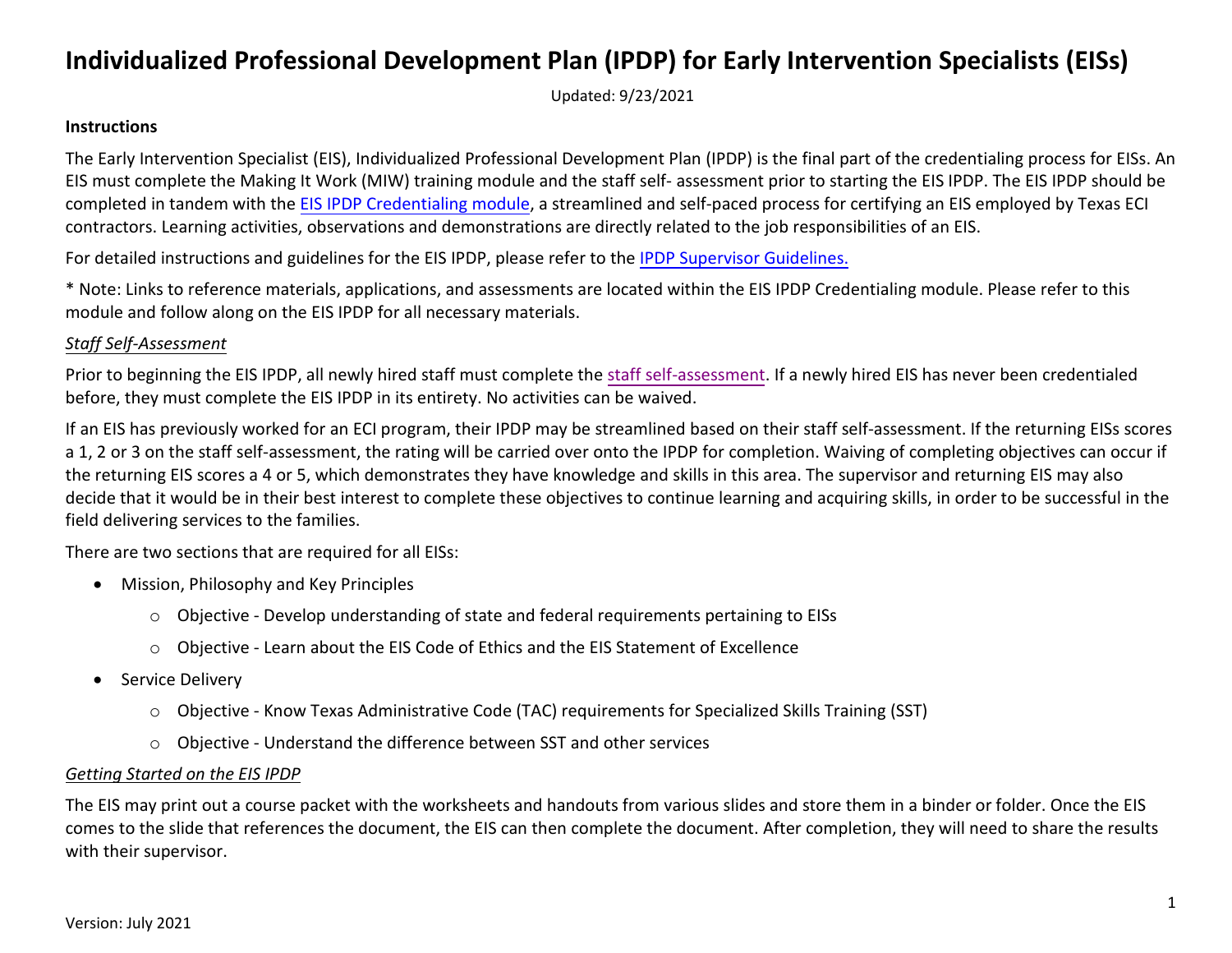EISs use the "IPDP for Early Intervention Specialists" as a way to:

- Keep track of their progress in the process,
- View the learning objectives for EISs and see how they relate to MIW, and
- Build accountability by having their supervisor sign and date the document.

The module works best if the EIS uses the "Next," "Previous," "Submit," and "Continue" buttons built into the module and avoids using the menu drop down located on the far left of the module.

### *Filling Out the EIS IPDP and Data Entry*

Upon completion of each learning objective, the EIS Supervisor will document the completion date and provide their signature in the column labeled "Date Completed/Supervisor Signature".

Upon completion of each section (e.g.: Mission, Philosophy and Key Principles or Evaluation and Assessment), the EIS Supervisor will document the completion date for the entire section and provide their signature at the end of each section, in the "Section Completion Date" and "Supervisor Signature" line. This is the date to be recorded on the EIS Registry for each corresponding section.

Once the EIS has completed all credentialing activities on the IPDP, the program director, EIS supervisor(s), and EIS sign and date the last page of the "IPDP for Early Intervention Specialists." Programs enter this date into the EIS Registry as the completion date for the Final IPDP. The state office reviews the data entered and enters an approval date, along with e-mailing the program director a letter of completion and mailing a certificate to your program.

If you have any questions regarding the completion of the EIS IPDP or the data entry in the EIS Registry, please contact the Early Intervention Credentialing Specialist at eci.eisregistry@hhs.texas.gov.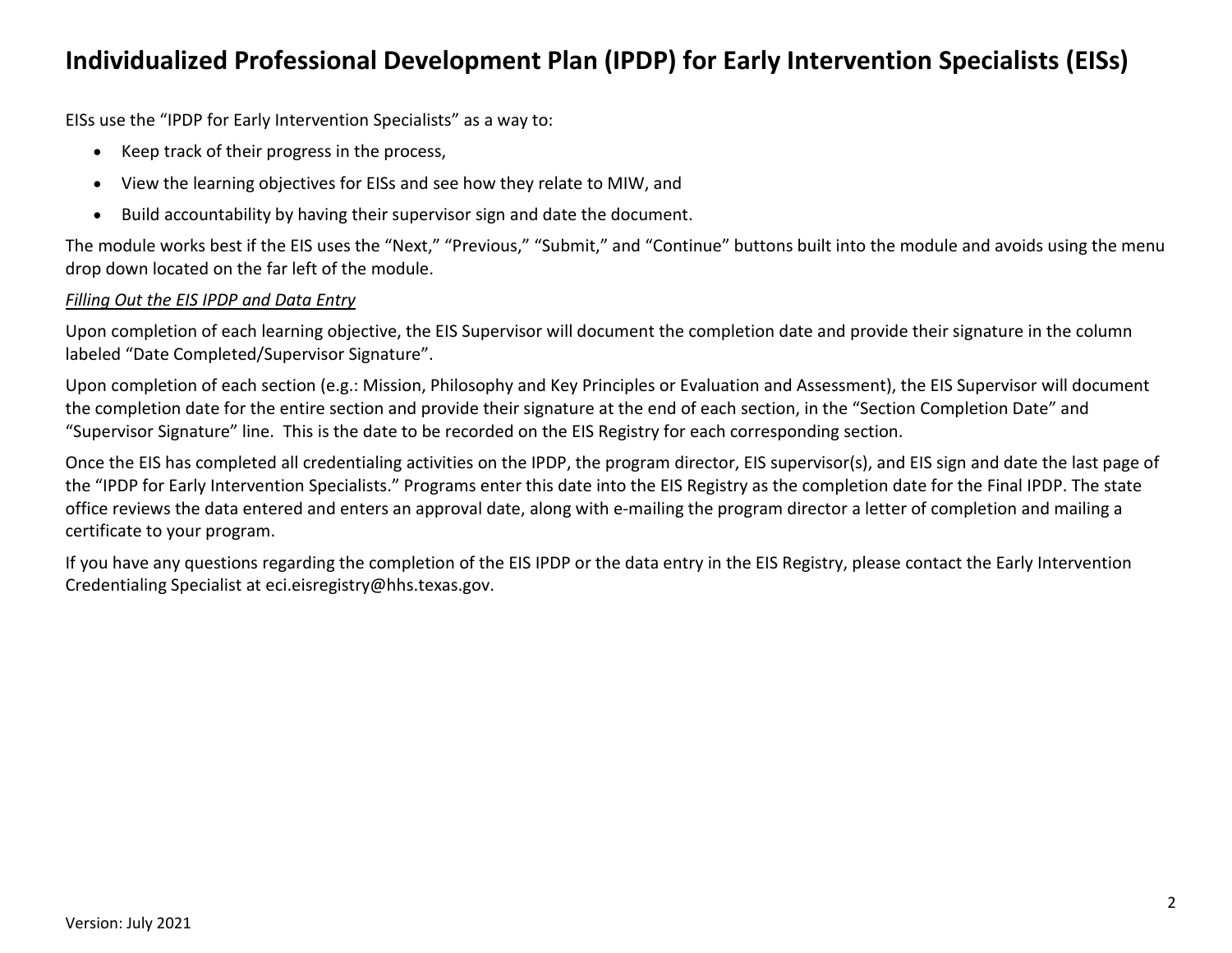EIS Name:

| <b>Mission, Philosophy and Key Principles</b>                                           |                      |                                                                       |                                                                                                                      |                         |
|-----------------------------------------------------------------------------------------|----------------------|-----------------------------------------------------------------------|----------------------------------------------------------------------------------------------------------------------|-------------------------|
| <b>Learning Objective</b>                                                               | If activity has been |                                                                       | <b>Learning Tasks in EIS Credentialing Module</b>                                                                    | Supervisor<br>Signature |
| completed with Service<br>for EISs<br><b>Coordinator IPDP,</b><br>document below        |                      | <b>Reference Material</b>                                             | <b>Application or Assessment</b>                                                                                     |                         |
| Obtain hands-on learning<br>experience of the ECI<br>service delivery model             |                      | Shadow two ECI visits of<br>any service: SST, Speech,<br>PT, OT, etc. | Debrief with Supervisor.                                                                                             |                         |
| Develop understanding of<br>state regulations pertaining<br>to EISs                     |                      | Read about the EIS in TAC                                             | Check your understanding 1.1: find reference in TAC (1<br>question; feedback in module)                              |                         |
| Learn about the EIS Code<br>of Ethics and the EIS                                       |                      | Read "EIS Code of Ethics"                                             | Check your understanding 1.2: "Is this ethical?" (4<br>scenarios; feedback in module)                                | $\bullet$               |
| <b>Statement of Excellence</b><br>and relate them to daily<br>work                      |                      | Read "EIS Statement of<br>Excellence"                                 | Self-Reflection (worksheet "Personalized<br>Statement of Excellence"; debrief with<br>supervisor)                    | $\bullet$               |
|                                                                                         |                      | Read "Cultural<br>Competence article 1"                               | Check your understanding 1.3: "Cultural Awareness<br>vs. Cultural Competence" (drag and drop; feedback in<br>module) |                         |
|                                                                                         |                      |                                                                       | Rank values for self and family of origin (drag and drop)                                                            |                         |
| Learn how cultural<br>differences impact services<br>and develop cultural<br>competence |                      | Read "Cultural<br>Competence article 2"                               | Worksheet "Cultural Scenarios" (debrief with<br>supervisor)                                                          | G                       |
|                                                                                         |                      | Read blog on cultural<br>differences                                  | Answer questions within blog (debrief with<br>supervisor)                                                            | $\bullet$               |

Mission, Philosophy, and Key Principles Completion Date: \_\_\_\_\_\_\_\_ Supervisor Signature: \_\_\_\_\_\_\_\_\_\_\_\_\_\_\_\_\_\_\_\_\_\_\_\_\_\_\_\_\_\_\_\_\_\_\_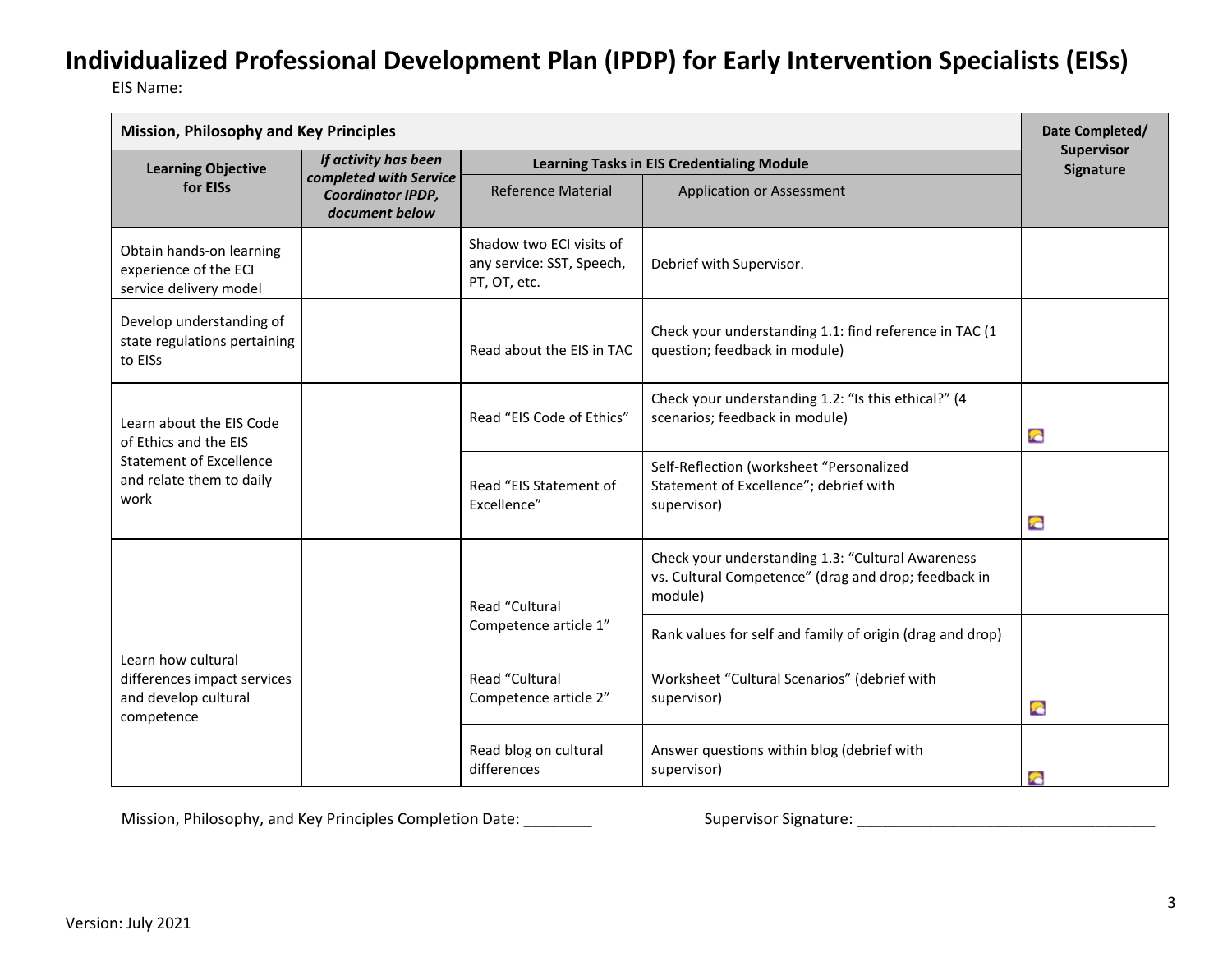| <b>Evaluation and Assessment</b>                                                                                                                  |                      |                                                                                                |                                                                                                    |                         |
|---------------------------------------------------------------------------------------------------------------------------------------------------|----------------------|------------------------------------------------------------------------------------------------|----------------------------------------------------------------------------------------------------|-------------------------|
| <b>Learning Objective for</b>                                                                                                                     | If activity has been |                                                                                                | <b>Learning Tasks in EIS Credentialing Module</b>                                                  | Supervisor<br>Signature |
| completed with Service<br><b>EISs</b><br>Coordinator IPDP,<br>document below                                                                      |                      | <b>Reference Material</b>                                                                      | <b>Application or Assessment</b>                                                                   |                         |
| Develop understanding of<br>state requirements<br>pertaining to eligibility,<br>evaluation, and assessment.                                       |                      | Read about eligibility,<br>evaluation, and<br>assessment in TAC.                               | Check your understanding 2.1: find reference in TAC<br>(1 question; feedback in module)            |                         |
|                                                                                                                                                   |                      | Research three medical<br>diagnoses                                                            | Worksheet "Medical Diagnosis Activity" (debrief with<br>supervisor)                                | G                       |
| Expand knowledge of<br>environmental risk factors<br>and medical diagnoses,<br>and understand how these<br>conditions impact child<br>development |                      | Read "Environmental Risk<br>Factors"                                                           | Check Your Understanding 2.2: Environmental Risk<br>Factors (2 questions; debrief with supervisor) | G                       |
|                                                                                                                                                   |                      | Read "Low Birth Weight"                                                                        | Check Your Understanding 2.3: Low Birth Weight (2)<br>questions; debrief with supervisor)          | G                       |
|                                                                                                                                                   |                      | Read "Birth Defects"                                                                           | Check Your Understanding 2.4: Birth Defects (2<br>questions; debrief with supervisor)              | G                       |
|                                                                                                                                                   |                      | Read "Prematurity"                                                                             | Check Your Understanding 2.5: Prematurity (2<br>questions; debrief with supervisor)                | G                       |
| Identify and address<br>common challenges with<br>administration of the BDI                                                                       |                      | Read "Evaluation and<br>Eligibility Q&A"                                                       | Check your understanding 2.6: BDI-2 and Eligibility (6<br>questions; feedback in module)           |                         |
|                                                                                                                                                   |                      | Watch "BDI & Eligibility<br>The Mythbusters Edition"                                           | Write in Journal (debrief with supervisor)                                                         | G                       |
|                                                                                                                                                   |                      | Read "Accommodations<br>to Consider When Using<br>the BDI-2 for Children<br>with Disabilities" | Write in Journal (debrief with supervisor)                                                         | Ø                       |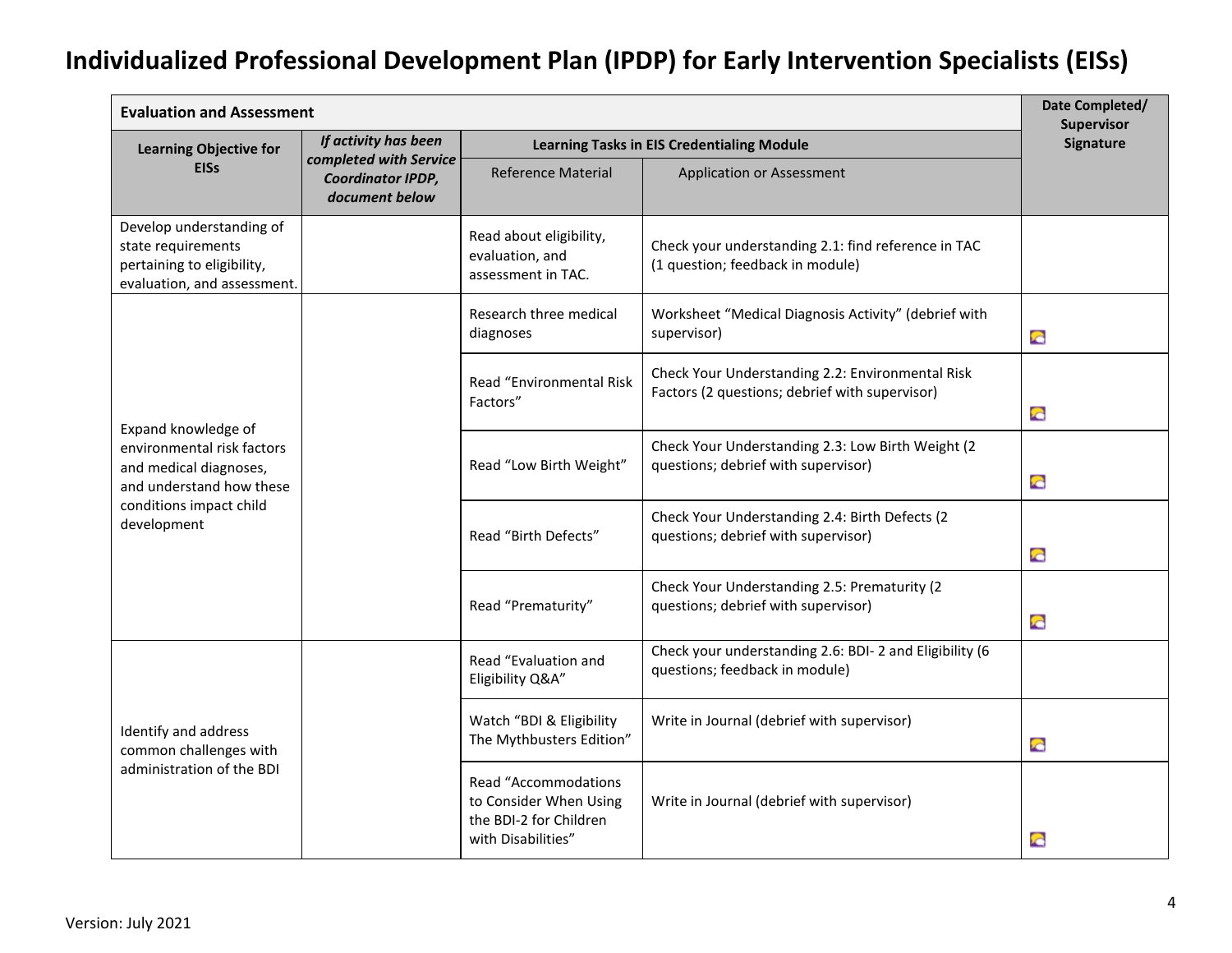| <b>Evaluation and Assessment Continued</b>                                                                                                                    |                                                                      |                                                                               |                                                                                                                                                              |                         |
|---------------------------------------------------------------------------------------------------------------------------------------------------------------|----------------------------------------------------------------------|-------------------------------------------------------------------------------|--------------------------------------------------------------------------------------------------------------------------------------------------------------|-------------------------|
| <b>Learning Objective for</b>                                                                                                                                 | If activity has been                                                 |                                                                               | <b>Learning Tasks in EIS Credentialing Module</b>                                                                                                            | Supervisor<br>Signature |
| <b>EISs</b>                                                                                                                                                   | completed with Service<br><b>Coordinator IPDP,</b><br>document below | <b>Reference Material</b>                                                     | <b>Application or Assessment</b>                                                                                                                             |                         |
| Identify and address<br>common challenges with                                                                                                                |                                                                      | <b>Review DAYC-2 Resource</b><br>Packet                                       | Write in Journal (debrief with supervisor)                                                                                                                   |                         |
| administration of the<br>DAYC-2                                                                                                                               |                                                                      | Recommended: Watch<br>"Use of the DAYC-2 in<br>Texas ECI"                     | Write in Journal (debrief with supervisor)                                                                                                                   |                         |
| Know how to implement<br>the evaluation and<br>assessment process for<br>infants six months and<br>younger                                                    |                                                                      | Watch "Evaluation and<br>Needs Assessment for<br>Very Young Infants"          | Write in Journal (debrief with supervisor)                                                                                                                   | 宕                       |
| Know how to implement<br>the evaluations and<br>assessment process for<br>children in bilingual<br>environments                                               |                                                                      | Watch "Evaluation &<br>Assessment" (Part 1)<br><b>Cultural Considerations</b> | Check your understanding 2.7: Cultural<br>Considerations (1 question; feedback in module)                                                                    |                         |
|                                                                                                                                                               |                                                                      | Watch "Evaluation &<br>Assessment" (Part 2)<br>Difference vs. Disorder        | Write in Journal (debrief with supervisor)                                                                                                                   | G                       |
|                                                                                                                                                               |                                                                      | Watch "Evaluation &<br>Assessment" (Part 3)<br>Interpreting the BDI-2         | Check your understanding 2.8: Interpreting the BDI-2 (1<br>question; feedback in module)                                                                     |                         |
| Know how to administer<br>the HELP                                                                                                                            |                                                                      | Complete "Help with the<br>HELP" module - see<br>supervisor for access        | Activities are built into module                                                                                                                             |                         |
| Be able to determine<br>further need for evaluation<br>in the six required areas<br>and complete the Needs<br>Assessment, Identification<br>and Referral form |                                                                      | feedback in module)                                                           | Review Zoe's referral & check your understanding 2.9: Zoe's Eligibility (1 question;                                                                         |                         |
|                                                                                                                                                               |                                                                      | in module with answer key)                                                    | Fill out the Needs Assessment, ID and Referral Checklist for Zoe & check your<br>understanding 2.10: Needs Assessment, ID and Referral (1 question; feedback | $\bullet$               |

Evaluation and Assessment Completion Date: \_\_\_\_\_\_\_\_\_\_\_\_\_ Supervisor Signature: \_\_\_\_\_\_\_\_\_\_\_\_\_\_\_\_\_\_\_\_\_\_\_\_\_\_\_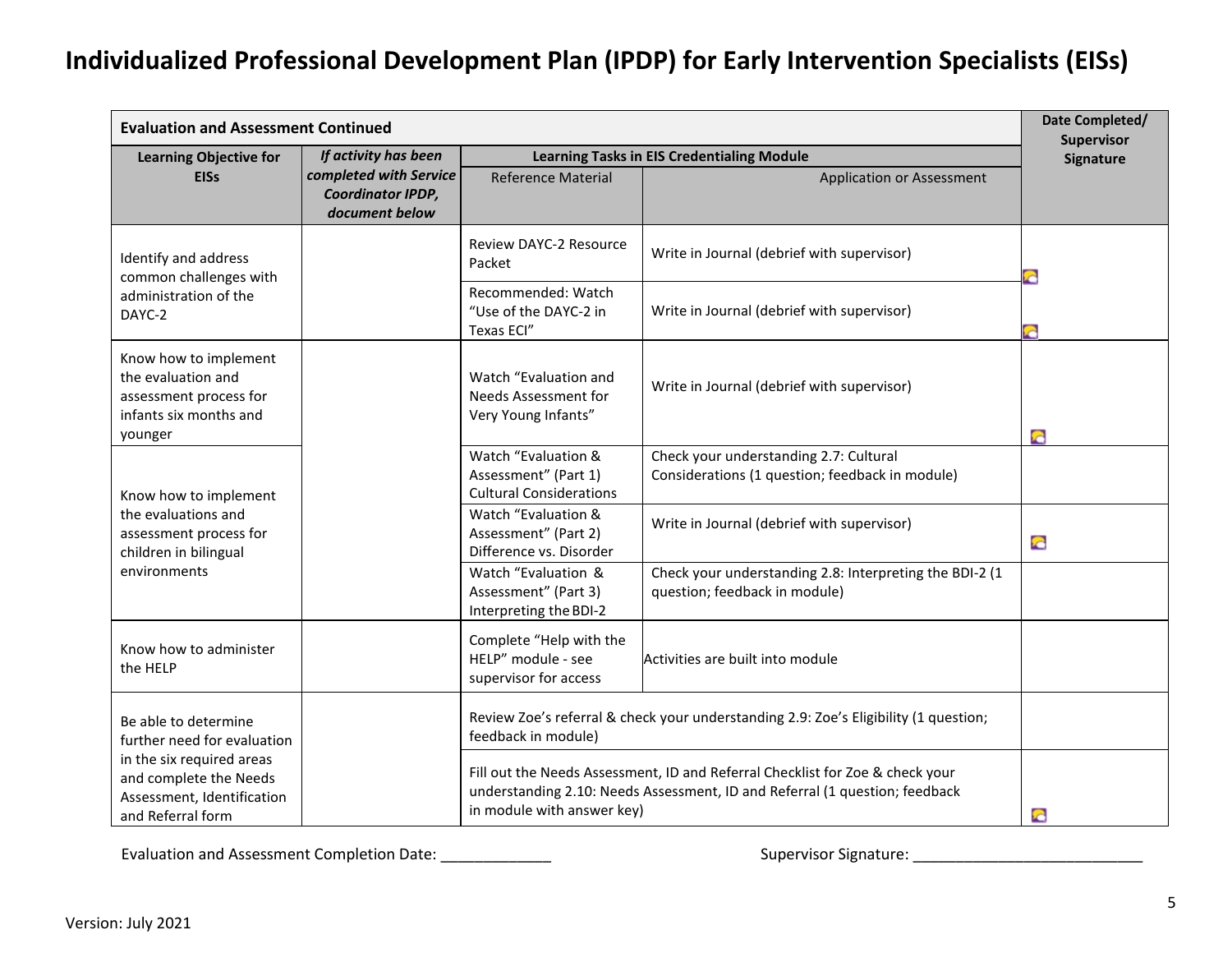| <b>IFSP</b>                                                                                               |                      |                                                                |                                                                                         |   |
|-----------------------------------------------------------------------------------------------------------|----------------------|----------------------------------------------------------------|-----------------------------------------------------------------------------------------|---|
| <b>Learning Objective for</b>                                                                             | If activity has been | <b>Learning Tasks in EIS Credentialing Module</b>              | <b>Supervisor</b><br>Signature                                                          |   |
| completed with Service<br><b>EISs</b><br>Coordinator IPDP,<br>document below                              |                      | <b>Reference Material</b>                                      | Application or Assessment                                                               |   |
| Develop understanding of<br>state requirements<br>pertaining to the IFSP.                                 |                      | Read about the<br>Individualized Family<br>Service Plan in TAC | Check your understanding 3.1: Find reference in TAC (1<br>question; feedback in module) |   |
| Identify strategies for<br>conducting an effective<br>Routines Based Intervention<br>(RBI)                |                      | Read "The Individual<br>Family Service Plan"                   | Write in Journal (debrief with supervisor)                                              |   |
| Identify strategies for<br>gathering information<br>from the family to facilitate<br>a reciprocal process |                      | Read "Gathering and<br>Giving Information to<br>Families"      | Check your understanding 3.2: Gathering and Giving (3<br>questions; feedback in module) |   |
| Know the three global<br>child outcomes; be able to<br>assign and document<br>outcome ratings             |                      | Complete Global Child<br>Outcomes training                     | Activities are built into module                                                        |   |
| Be able to complete<br>appropriate                                                                        |                      | Review example of poor<br>documentation                        | Critique documentation & write in journal (debrief with<br>supervisor)                  | G |
| documentation for the<br><b>IFSP</b>                                                                      |                      | Review guidelines for<br>outcomes                              | Apply outcome guidelines & write in journal (debrief<br>with supervisor)                | G |
| Be able to assess a child's<br>functional abilities,<br>strengths, needs and<br>priorities                |                      | with supervisor)                                               | Listen to Zoe's RBI & complete a comprehensive needs assessment (debrief                | G |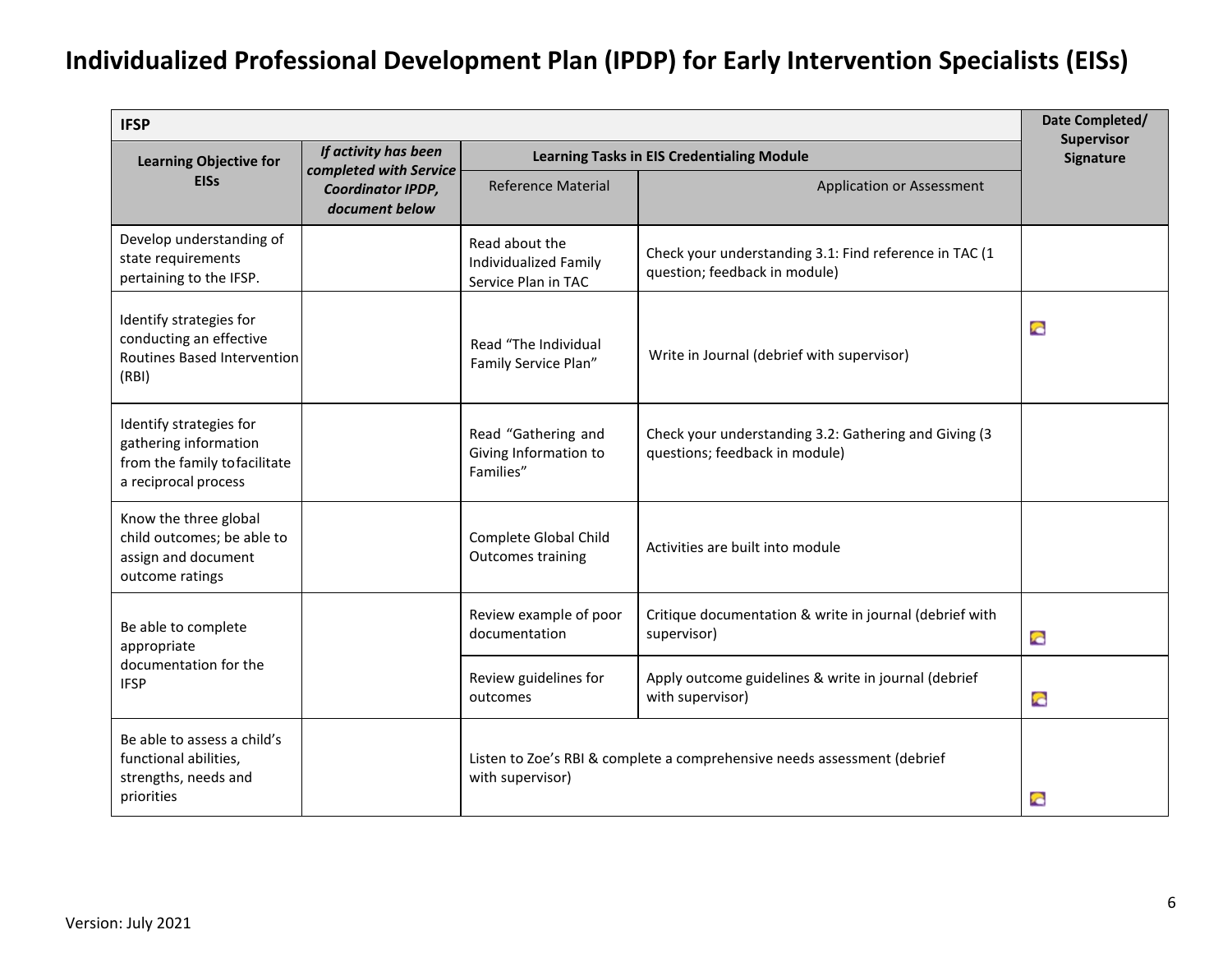| <b>IFSP Continued</b>                                                                        |                      |                                                                                                                            |                                                                       |                                |  |
|----------------------------------------------------------------------------------------------|----------------------|----------------------------------------------------------------------------------------------------------------------------|-----------------------------------------------------------------------|--------------------------------|--|
| <b>Learning Objective for</b>                                                                | If activity has been |                                                                                                                            | <b>Learning Tasks in EIS Credentialing Module</b>                     | <b>Supervisor</b><br>Signature |  |
| completed with Service<br><b>EISS</b><br><b>Coordinator IPDP,</b><br>document below          |                      | Reference Material                                                                                                         | <b>Application or Assessment</b>                                      |                                |  |
| Be able to write functional,<br>measurable outcomes                                          |                      |                                                                                                                            | Review checklist & write an outcome for Zoe (debrief with supervisor) |                                |  |
| Know how to identify<br>when a change to an<br>outcome is needed during<br>a periodic review |                      | Review new information about Zoe & check your understanding 3.3: Zoe's Periodic<br>Review (1 question; feedback in module) |                                                                       |                                |  |

IFSP Completion Date: \_\_\_\_\_\_\_\_\_\_\_\_ Supervisor Signature: \_\_\_\_\_\_\_\_\_\_\_\_\_\_\_\_\_\_\_\_\_\_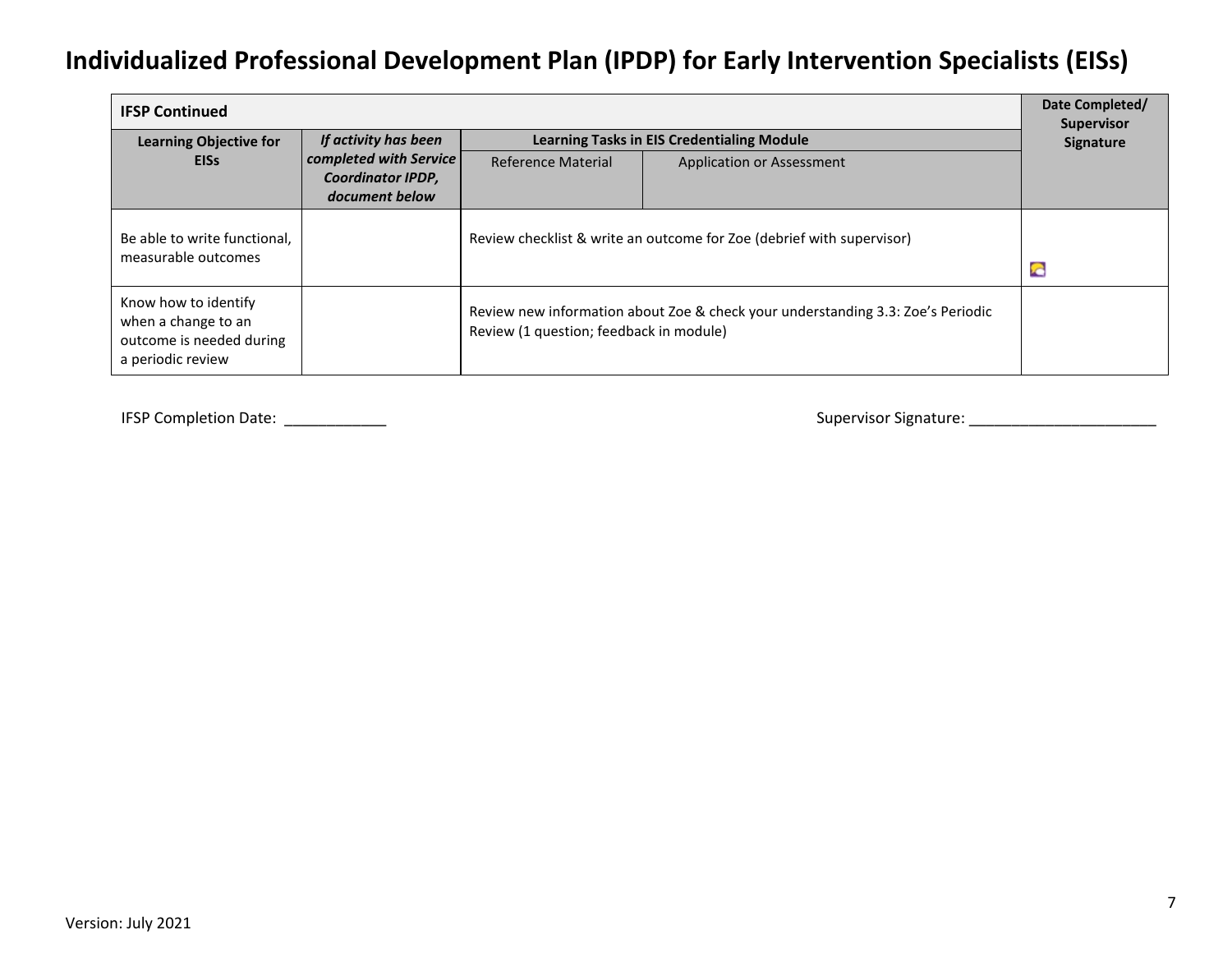| <b>Service Delivery</b>                                                              |                                                                                                                                                                                                                                                                                       |                                                                     |                                                                                            |                         |
|--------------------------------------------------------------------------------------|---------------------------------------------------------------------------------------------------------------------------------------------------------------------------------------------------------------------------------------------------------------------------------------|---------------------------------------------------------------------|--------------------------------------------------------------------------------------------|-------------------------|
| <b>Learning Objective for EISs</b>                                                   | If activity has been<br>completed with Service                                                                                                                                                                                                                                        |                                                                     | <b>Learning Tasks in EIS Credentialing Module</b>                                          | Supervisor<br>Signature |
|                                                                                      | Coordinator IPDP,<br>document below                                                                                                                                                                                                                                                   | <b>Reference Material</b>                                           | <b>Application or Assessment</b>                                                           |                         |
| Know TAC requirements<br>for SST                                                     | Required sections from<br>the SST workbook<br>include:<br>Service delivery -<br>$\bullet$<br><b>SST</b><br>Documentation<br>$\bullet$<br>Developmental<br>$\bullet$<br>strategies<br>Birth-12<br>$\bullet$<br><b>Months</b><br>12-24 Months<br>$\bullet$<br>24-36 Months<br>$\bullet$ | Read about SST in TAC                                               | Check your understanding 4.1: find reference in TAC (1<br>question; feedback in module)    |                         |
| Understand the difference<br>between SST and other<br>services                       |                                                                                                                                                                                                                                                                                       | Review SST brochure                                                 | SST vs. therapy diagram (5 questions; feedback in<br>module)                               |                         |
| Be able to identify<br>developmental red flags                                       |                                                                                                                                                                                                                                                                                       | Review "Developmental<br>Red Flags - Birth to 3"                    | Check your understanding 4.2: Developmental Red<br>Flags (5 questions; feedback in module) |                         |
| Identify fundamental<br>techniques for providing<br>SST, and write progress<br>notes |                                                                                                                                                                                                                                                                                       | SST Workbook material<br>and activities based on<br>Self-Assessment | Activities built into SST Workbook                                                         | ۶è                      |
| Know how to modify                                                                   |                                                                                                                                                                                                                                                                                       | Watch VI video                                                      | Write in Journal (debrief with supervisor)                                                 | G                       |
| strategies for children<br>with visual impairments                                   |                                                                                                                                                                                                                                                                                       | Read VI article                                                     | Write in Journal (debrief with supervisor)                                                 | G                       |
| Know how to modify                                                                   |                                                                                                                                                                                                                                                                                       | Watch Deaf/Hard of<br>Hearing video                                 | Write in Journal (debrief with supervisor)                                                 |                         |
| strategies for children who<br>are deaf or hard of hearing                           |                                                                                                                                                                                                                                                                                       | Read Deaf/Hard of<br>Hearing article                                | Write in Journal (debrief with supervisor)                                                 |                         |
| Be able to document SST                                                              |                                                                                                                                                                                                                                                                                       |                                                                     | Review information about Zoe & complete SST note(debrief with supervisor)                  | G                       |

Service Delivery Completion Date: \_\_\_\_\_\_\_\_\_\_\_\_ Supervisor Signature: \_\_\_\_\_\_\_\_\_\_\_\_\_\_\_\_\_\_\_\_\_\_\_\_\_\_\_\_\_\_\_\_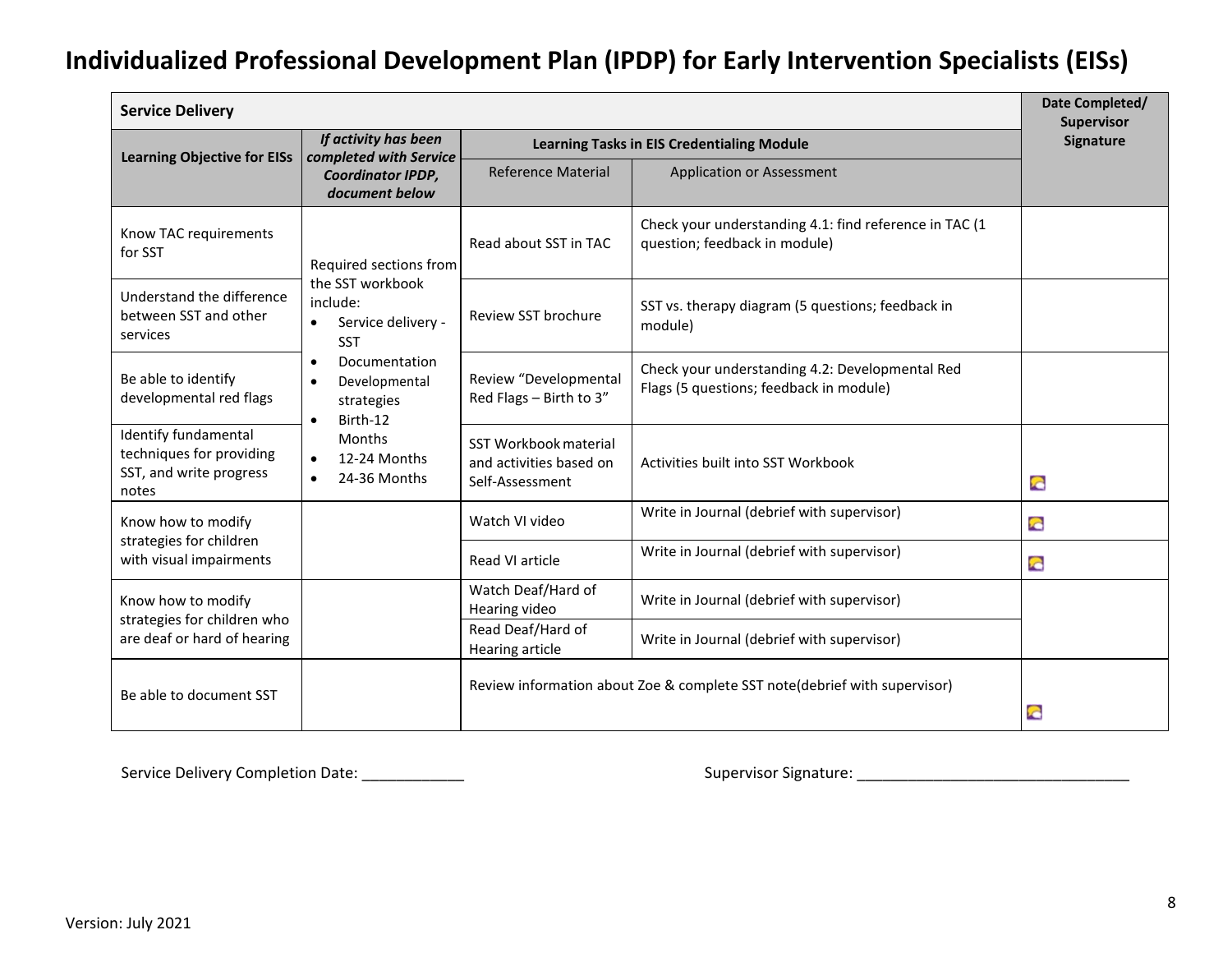| <b>Observations &amp; Demonstrations</b>                                 |                                                                                            |                                                                                |                                                                                  |                                |  |
|--------------------------------------------------------------------------|--------------------------------------------------------------------------------------------|--------------------------------------------------------------------------------|----------------------------------------------------------------------------------|--------------------------------|--|
|                                                                          | If activity has been<br>completed with Service                                             |                                                                                | <b>Learning Tasks in EIS Credentialing Module</b>                                | <b>Supervisor</b><br>Signature |  |
| <b>Learning Objective for EISs</b>                                       | Coordinator IPDP,<br>document below                                                        | <b>Reference Material</b>                                                      | <b>Application or Assessment</b>                                                 |                                |  |
| Learn how cultural<br>differences impact services                        | Complete one<br>Worksheet "Family Observation" (debrief with<br>observation<br>supervisor) |                                                                                | 宕                                                                                |                                |  |
| Demonstrate competency<br>in the evaluation and<br>assessment of a child |                                                                                            | Complete two<br>observations                                                   | Worksheet "Eligibility Determination Observation"<br>(debrief with supervisor)   | G                              |  |
|                                                                          |                                                                                            | Complete one<br>demonstration of<br>evaluation and<br>assessment               | Worksheet "Eligibility Determination Demonstration"<br>(debrief with supervisor) | G                              |  |
| Demonstrate competency<br>participating in<br>developing an IFSP         |                                                                                            | Observe one initial IFSP                                                       | Worksheet "Initial IFSP Observation" (debrief<br>with supervisor)                | G                              |  |
|                                                                          |                                                                                            | Observe one annual IFSP                                                        | Worksheet "Annual Evaluation of the IFSP" (debrief with<br>supervisor)           | G                              |  |
|                                                                          |                                                                                            | Observe one periodic<br>review                                                 | Worksheet "Observation - Periodic Review" (debrief<br>with supervisor)           | G                              |  |
|                                                                          |                                                                                            | Complete one<br>demonstration of<br>participating in an<br><b>IFSP</b> meeting | Worksheet "IFSP Demonstration" (debrief with<br>supervisor)                      | ۶è                             |  |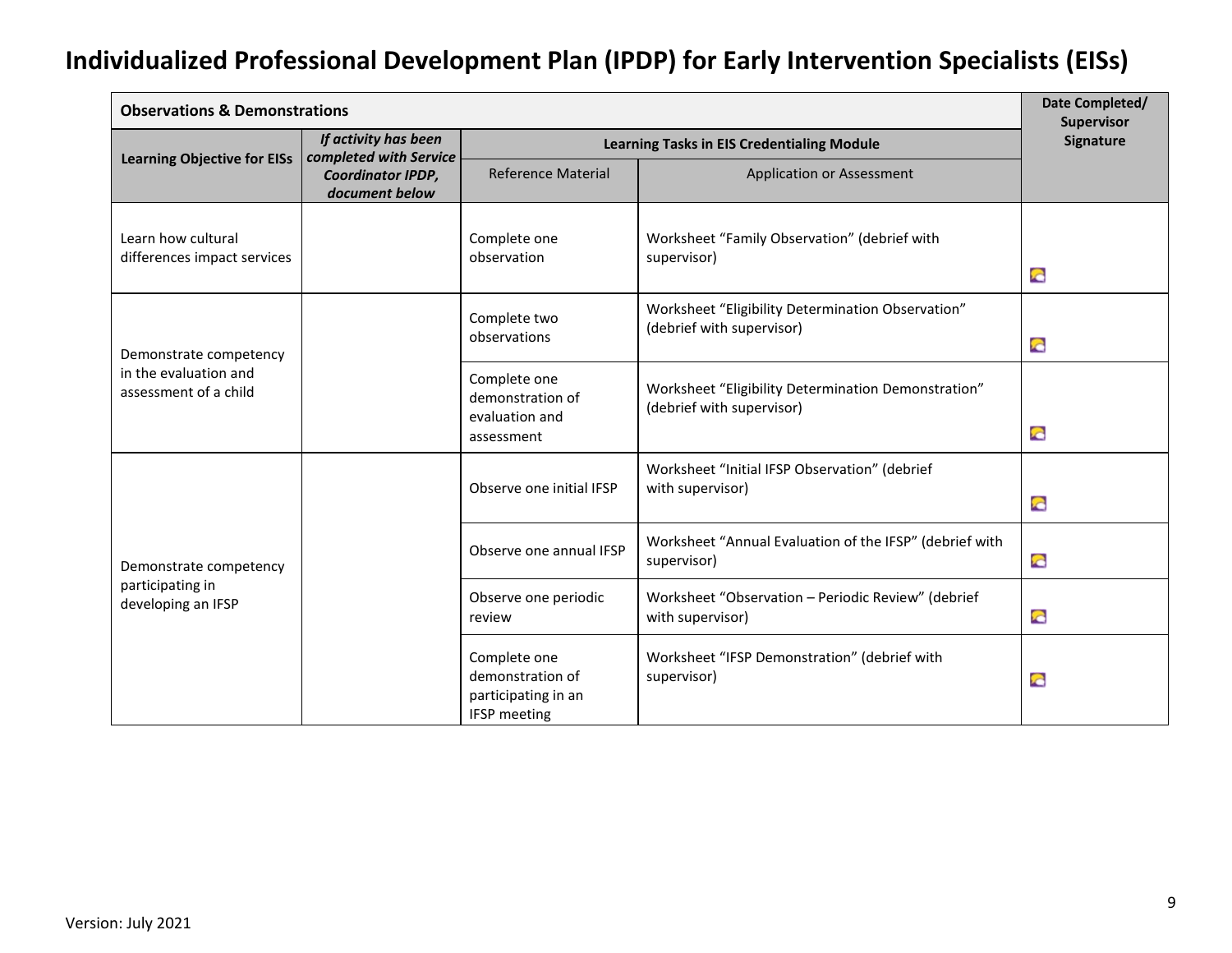| <b>Observations &amp; Demonstrations Continued</b>                                            |                                                                      |                                                                                             |                                                                                  |           |
|-----------------------------------------------------------------------------------------------|----------------------------------------------------------------------|---------------------------------------------------------------------------------------------|----------------------------------------------------------------------------------|-----------|
|                                                                                               | If activity has been                                                 | <b>Learning Tasks in EIS Credentialing Module</b>                                           | <b>Supervisor</b><br>Signature                                                   |           |
| <b>Learning Objective for EISs</b>                                                            | completed with Service<br><b>Coordinator IPDP,</b><br>document below | <b>Reference Material</b>                                                                   | <b>Application or Assessment</b>                                                 |           |
| Learn how to incorporate<br>intervention strategies and<br>techniques into family<br>routines |                                                                      | Observe two service<br>delivery visits:<br>1. OT<br>2. PT                                   | Worksheet "Sensory Motor Child Observation" (debrief<br>with supervisor)         | $\bullet$ |
|                                                                                               |                                                                      | Observe one service<br>delivery visit of a<br>speech therapist.                             | Worksheet "Language or Cognition Child Observation"<br>(debrief with supervisor) | 宕         |
|                                                                                               |                                                                      | Observe one service<br>delivery visit of an<br>infant mental health<br>provider.            | Worksheet "Social or Emotional Child Observation"<br>(debrief with supervisor)   | G         |
|                                                                                               |                                                                      | Observe one service<br>delivery: child with a<br>visual impairment                          | Worksheet "AI/VI Child Observation" (debrief                                     | G         |
|                                                                                               |                                                                      | Observe one service<br>delivery: child who is<br>deaf or hard of<br>hearing                 | with supervisor)                                                                 |           |
|                                                                                               |                                                                      | Observe one service<br>delivery: child with a<br>medical diagnosis                          | Worksheet "Medical Diagnosis Child Observation"<br>(debrief with supervisor)     | 宕         |
|                                                                                               |                                                                      | Complete two<br>observations of service<br>delivery - SST (one<br>Telehealth if applicable) | Worksheet "Demonstration - Service Delivery"<br>(debrief with supervisor)        | 宕         |

Observations & Demonstrations Completion Date: \_\_\_\_\_\_\_\_\_\_\_\_ Supervisor Signature: \_\_\_\_\_\_\_\_\_\_\_\_\_\_\_\_\_\_\_\_\_\_\_\_\_\_\_\_\_\_\_\_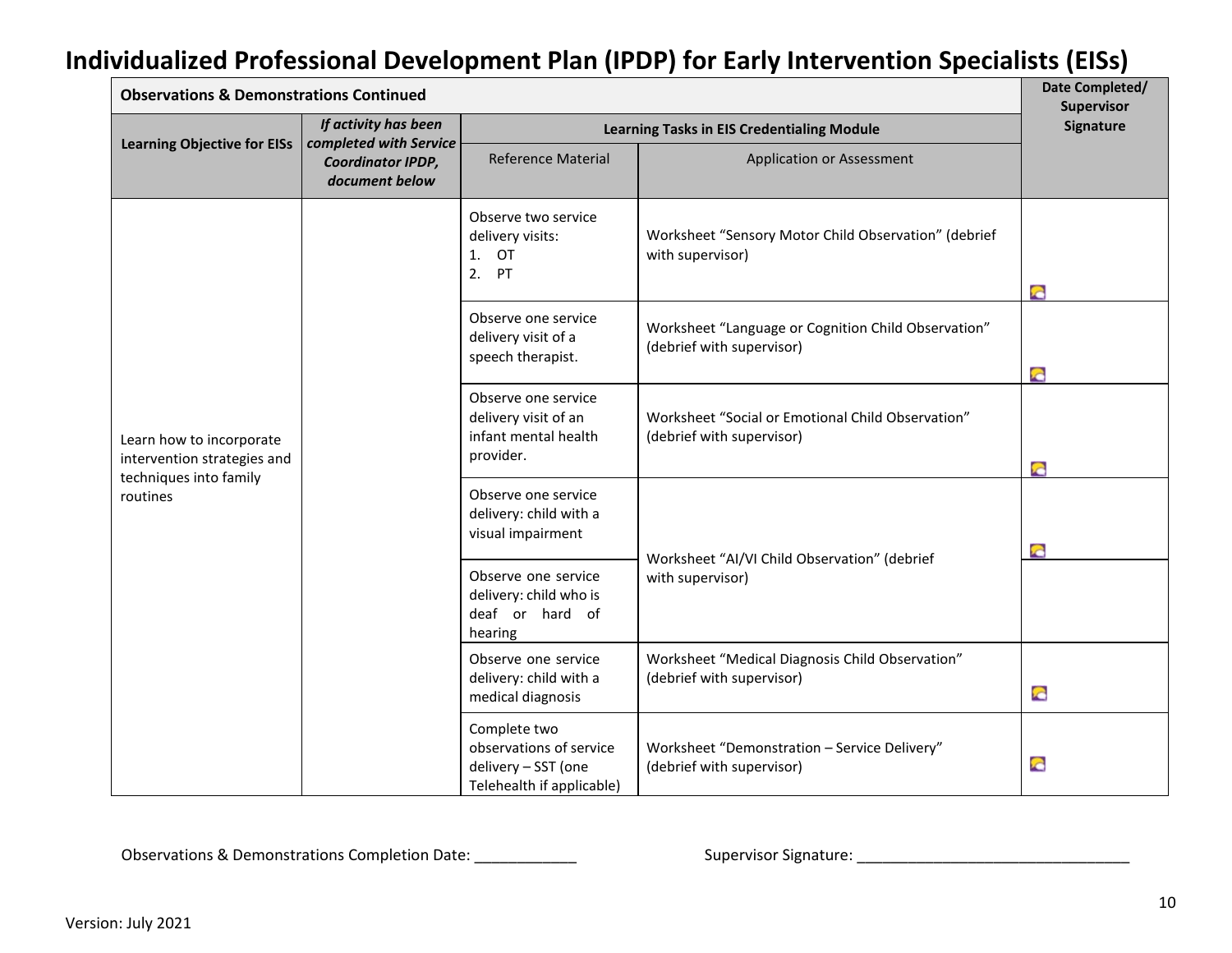|                 | <b>Supplementary Activities Continued</b>                     |                                                                                                                       |                                                                                     |                                                                                                                                   |                             |  |
|-----------------|---------------------------------------------------------------|-----------------------------------------------------------------------------------------------------------------------|-------------------------------------------------------------------------------------|-----------------------------------------------------------------------------------------------------------------------------------|-----------------------------|--|
| <b>Activity</b> | If activity has been                                          | <b>Learning Objective for EISs</b>                                                                                    | <b>Learning Tasks</b>                                                               | Date Completed/                                                                                                                   |                             |  |
| <b>Number</b>   | completed with Service<br>Coordinator IPDP,<br>document below |                                                                                                                       | <b>Reference Material</b>                                                           | Application or Assessment                                                                                                         | <b>Supervisor Signature</b> |  |
| SA 13           |                                                               | Be able to establish and build<br>rapport with families                                                               | <b>Guidelines for Good</b><br>Relationships                                         | Read article (debrief<br>with supervisor)                                                                                         | G                           |  |
| SA 15.0         |                                                               | Know how to manage conflict<br>effectively                                                                            | <b>Conflict Resolution Skills</b>                                                   | Read article (debrief<br>with supervisor)                                                                                         | G                           |  |
| SA 16.0         | Know when and who to ask for help<br>when needed              |                                                                                                                       | <b>Lost Art of Asking for Help</b>                                                  | Read article (debrief<br>with supervisor)                                                                                         | G                           |  |
|                 |                                                               | How to Ask for Help<br><b>Effectively</b>                                                                             | View video                                                                          |                                                                                                                                   |                             |  |
|                 |                                                               |                                                                                                                       | <b>Taking Charge of Change</b>                                                      | View video                                                                                                                        |                             |  |
| SA 17.0         |                                                               | Know how to effectively handle                                                                                        | <b>Shift Happens</b>                                                                | View video                                                                                                                        |                             |  |
|                 |                                                               | change in the workplace                                                                                               | <b>Managing Change and Being</b><br><b>Flexible in Life</b>                         | Read the article<br>Write down five<br>strategies or ideas for<br>handling change in<br>your journal (debrief<br>with supervisor) | G                           |  |
| SA 19.0         |                                                               | Be able to successfully<br>communicate with team<br>members, referral sources,<br>community partners, and<br>families | <b>Principles of Effective</b><br><b>Communication</b> (article and<br>video clips) | Read article<br>and watch the<br>videos (debrief<br>with<br>supervisor)                                                           | G                           |  |